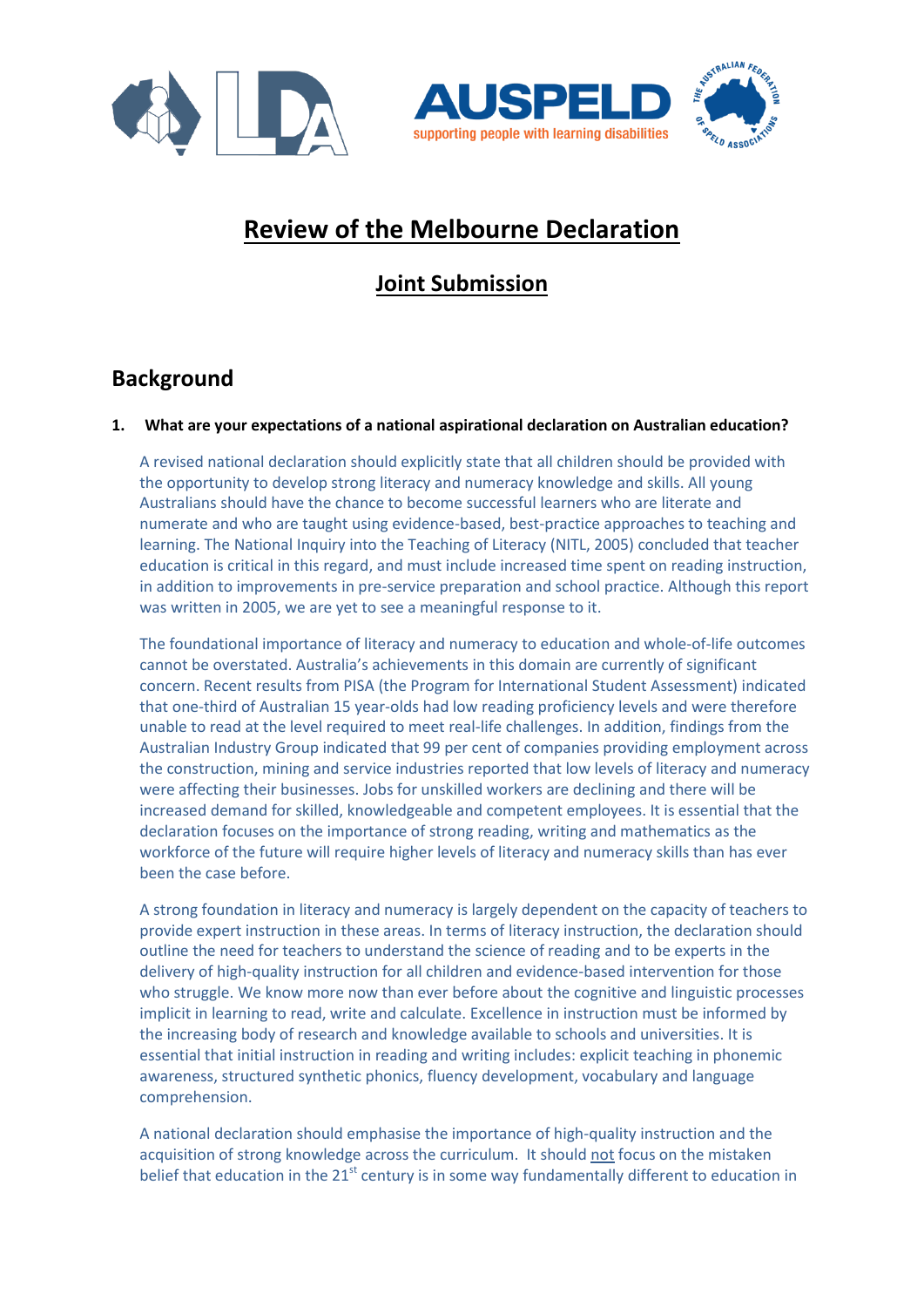the past. Although it is obviously important to ensure that current and future students are creative, innovative and effective problem-solvers; this can only occur if they are literate, numerate and have a deep and rich knowledge of the world in which they live.

Finally, a national declaration should outline high expectations for teachers and students. An expectation of excellence in education gives teachers and students a standard to aspire to. Research suggests that the students of teachers who have high expectations show larger achievement gains and make more progress. Those with the view that different students progress along 'different pathways' frequently allow the most disadvantaged students to fall further and further behind.

#### **2. Who should the national declaration inspire and/or guide?**

We believe that the national declaration should inspire and/or guide:

Students Teachers Parents Government Policy Makers Universities involved in teacher training

#### **Q2a. In your view, what should the declaration do for students / teachers / parents / governments / policy makers?**

The declaration should support and inspire students, inform and include parents and guide and empower teachers. It should foster a system of education that provides all students with the opportunity to succeed at the highest levels and choose from a range of desirable employment or training pathways, regardless of socio-economic status. It should result in governments and policy makers being held, at least to some degree, accountable for the decisions they make. In order for this to occur, the statements of intent contained in the declaration should be explicit and measurable.

The declaration should highlight the critical importance of strong literacy and numeracy skills and emphasise the need for: early high-quality instruction in foundation-level skills; and, the ongoing development of reading, writing and mathematical abilities. These foundation skills deserve significant attention as there is a considerable body of evidence to indicate that the range of achievement at each year level is broadening with an ever-increasing tail of underachievement. An analysis of NAPLAN data indicates that the high-achieving students in a typical Year 9 class can be more than seven years ahead of the low-achieving students. Remarkably, a year 9 student may meet the minimum standard set on the NAPLAN tests, even if they are reading below the level of a typical year 5 student.

In addition, it is important to recognise that the reading and maths skills of Australian students have declined over time (see OECD's Programme for International Assessment). In the time since the Melbourne Declaration was made, the literacy and numeracy skills of Australian students have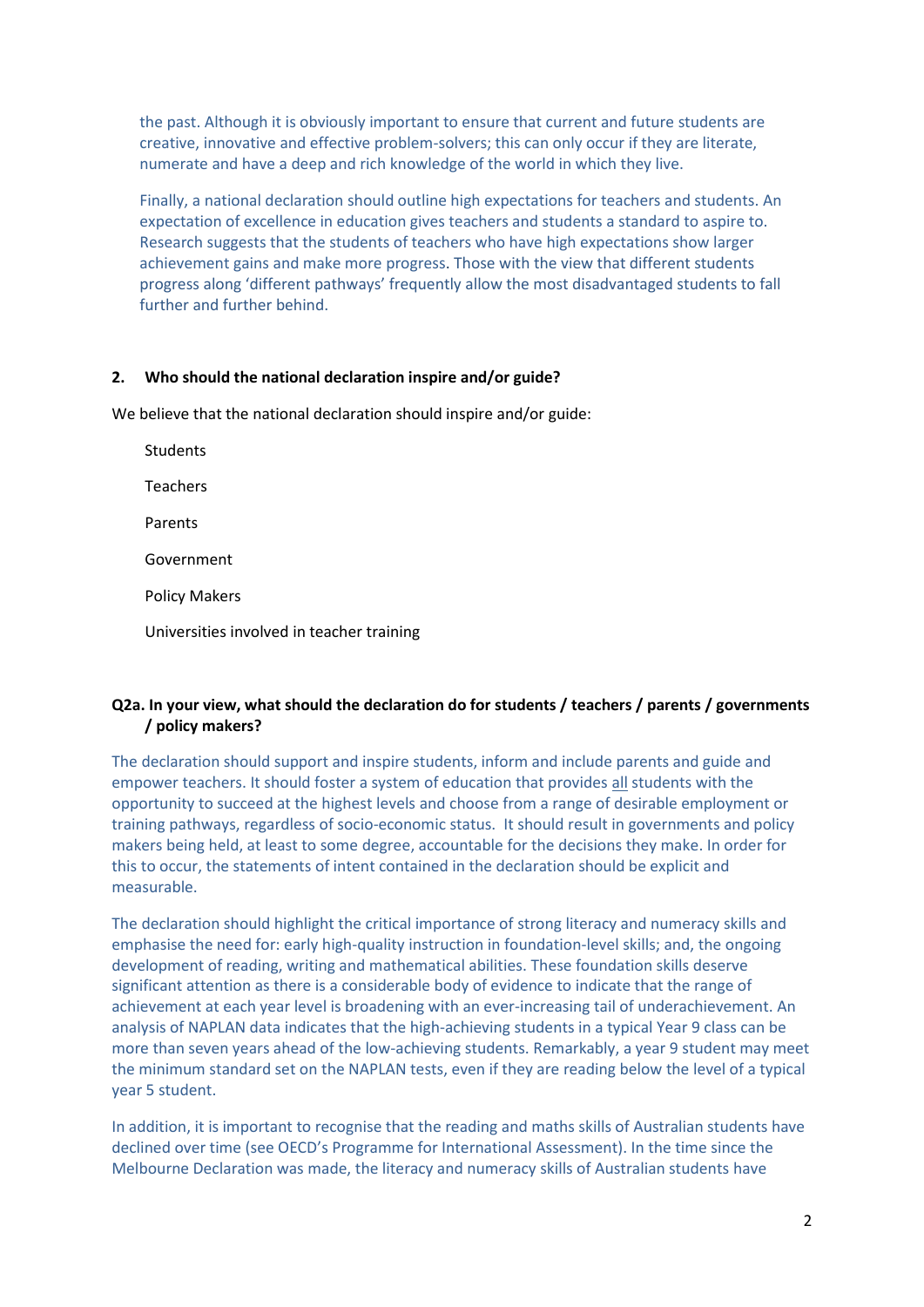dropped, with reading literacy declining by 16 points and mathematical literacy declining by 29 points in the period from 2000 to 2012. In the same period, Germany increased its literacy level by 24 points (McDougall, 2016). The impact of low literacy and numeracy skills on businesses have also increased in recent years, according to employers (Australian Industry Group, 2016)

The declaration should outline the essential foundations of education in order to ensure that all stakeholders are working from a common ground to improve student achievement.

In order for teachers to capably and confidently meet these expectations, teacher training must also follow these principles – be evidence-based, underpinned by deep knowledge and a solid understanding of the fundamentals of literacy and numeracy instruction. Research by John Hattie (2003) indicated that teaching quality accounts for 30 per cent of the variance in student performance. All teachers should leave university teacher training being able to teach children how to read, spell, write and calculate. This is not currently the case.

#### **3. How has the** *Melbourne Declaration* **impacted or influenced you?**

Rate from 1 (No impact) to 5 (Very big impact)

**3**

The Australia Federation of SPELD Associations (AUSPELD) represents all state and territory SPELD Associations. Learning Difficulties Australia (LDA) is an association of teachers and other professionals dedicated to assisting students with learning difficulties. AUSPELD and LDA represent and support the many thousands of children and adults struggling with both learning difficulties and Specific Learning Disorders (SLDs) throughout Australia. Elements of the Melbourne Declaration have been important to the direction and content of policies and programs in the field of education in which AUSPELD and LDA work.

### **Changes since the Melbourne Declaration**

**Q4. What are the most important economic, social and technological changes that are already shaping and will continue to shape the future of education in Australia? \*** Choose at least 5

- Labour market polarisation
- **•** Globalisation
- Trend towards multiple careers
- Inequality of access to education
- Changes to education delivery, for example, greater online delivery of classes
- Better evaluation of teaching practice / pedagogy
- Other (please specify):
	- $\circ$  Mistaken belief that what children need to know and learn is going to be fundamentally different in the 21<sup>st</sup> century. (It has been suggested that rather than knowledge – students need to be taught to problem-solve and to be innovative and creative. The fact is that without domain-specific knowledge, students cannot solve problems or arrive at innovative solutions!)
	- o The erroneous view that due to access to information through the internet, strong foundation skills are not as necessary as they were in the past.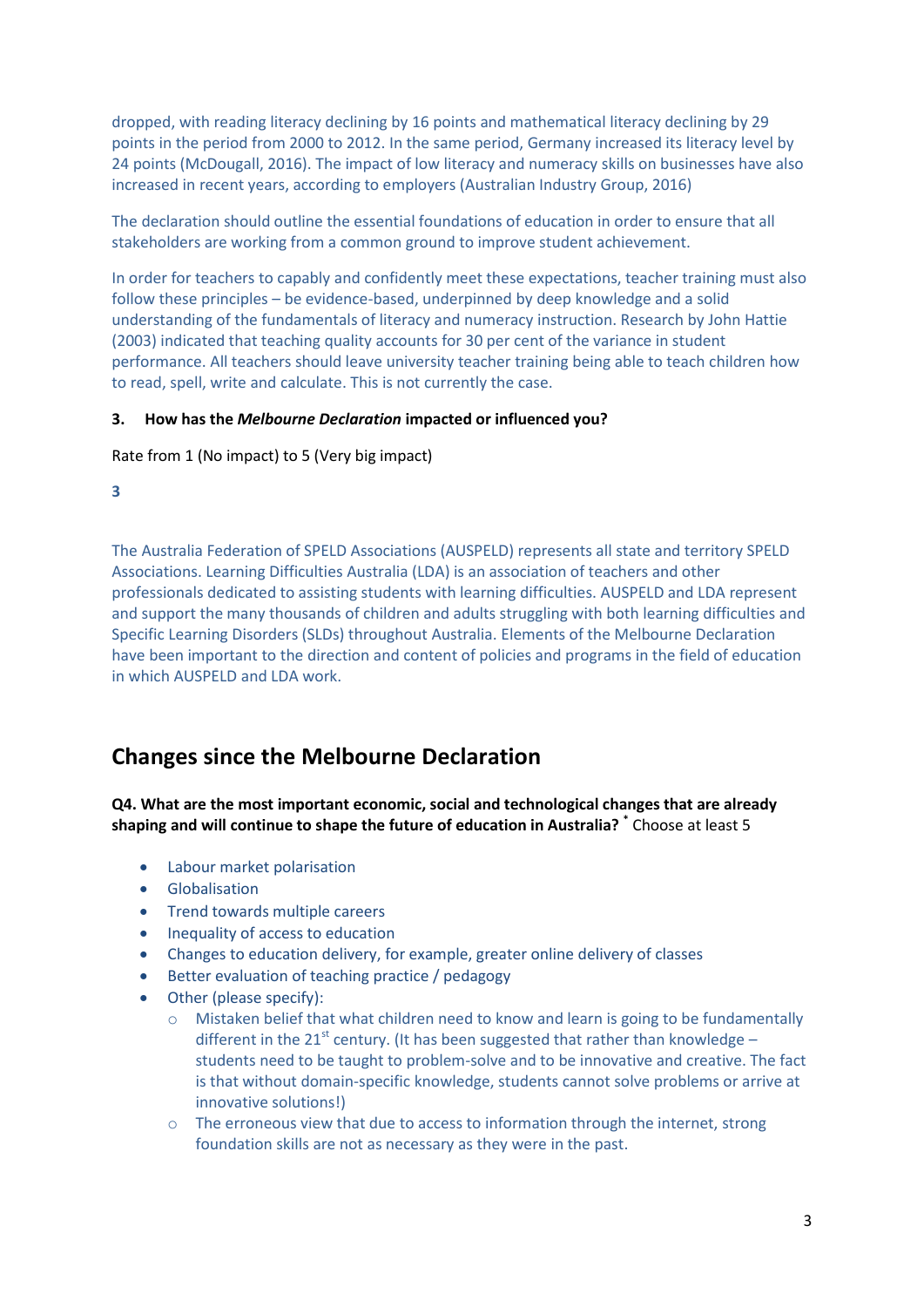#### **Q5. How can a national declaration best reflect that Australians need to continue to participate in learning throughout their lifetime?**

Evidence shows that one million children are at risk of reading failure and this can have a serious negative influence on their quality of life and for the long-term future of Australian society (Hempenstall, 2016). The emphasis of the declaration should be on preparing students to be lifelong learners through the development of strong foundation skills and a deep and rich general knowledge about the world in which we live. Developing good literacy and numeracy skills in school allows students to access knowledge and information in the future. A solid knowledge base of fundamental principles across learning areas also prepares students for future learning.

These essential skills and a deep knowledge will serve to prepare students for the 21<sup>st</sup> century far better than attempting to teach creativity and problem-solving in isolation. Although these areas are important, students will be unable to think creatively and confidently unless they have strong language skills and knowledge to draw on.

Lifelong learning is necessary for students across all socioeconomic levels. The national declaration should aim to "narrow the gap" for disadvantaged students by focusing on evidence-based approaches to support students at risk of failure. It is unfortunately the case that students from backgrounds of disadvantage are significantly more likely to achieve at lower levels on measures of literacy and numeracy than students from more advantaged backgrounds. This is not always the case, however, with examples of schools in low SES areas outperforming schools in high SES areas. A number of commonalities across high performing schools in areas of disadvantage have been identified. These include: a pro-active approach to school discipline, direct and explicit instruction, experienced and autonomous school leadership, data-informed practice, teacher collaboration and professional learning, and comprehensive early reading instruction (including the provision of a structured phonics program; Joseph, 2019).

By providing all Australian students with a strong foundation in oral language, literacy and numeracy, we provide them with the tools that will enable and encourage them to participate in learning throughout their lifetime.

#### **Q5a. Please rate the importance of each of the following sectors in the next declaration?**

Rate from 1 = Not Important to 4 = Critically Important

Early Childhood **4** School Years **4** Vocational Education and Training **3** University **3** Higher Education **3** Formal Learning Later in Life **3**

#### **Q5b. Are there any other important sectors to consider for the next declaration?**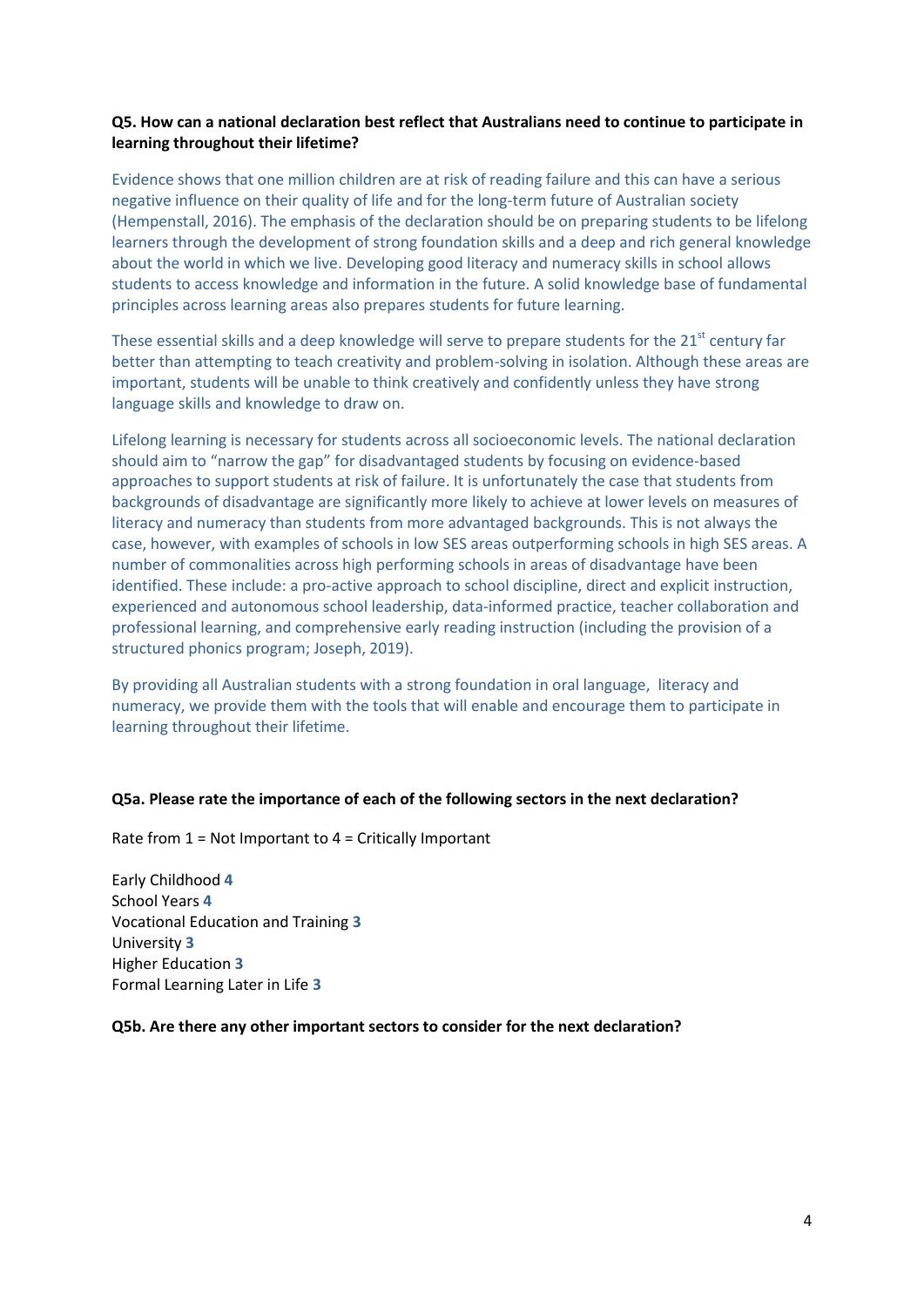### **Educational Goals for Young Australians**

**Q6. Will the two goals in the Melbourne Declaration continue to be relevant over the next ten years?**

**YES** / NO

#### **Q6b. What does the concept of equity look like in education?**

- In order to achieve equity in education we must focus on the effective inclusion of **all**  children in daily high-quality teaching; ensure those students who begin to fall behind their peers have access to additional small-group intervention; and provide targeted intervention for individual children requiring intensive support. In all cases, the instruction needs to be delivered by well-trained knowledgeable teachers.
- Equity means ensuring that disadvantaged students (including students with disability, those from backgrounds of disadvantage/regional or remote areas/ESL or EALD backgrounds) are appropriately catered for through specialised teacher training, sufficient resourcing, improved identification and appropriate support.

#### **Q6c. What does the concept of excellence look like in education?**

Excellence in education includes:

- High expectations for staff and students excellence is expected regardless of student background;
- High quality teaching based on evidence regarding what works including explicit instruction and the modelling of excellence by teachers;
- Outstanding teacher training which provides capable and confident teachers who can provide high quality instruction in literacy and numeracy;
- Students' development of foundation literacy and numeracy instruction; and,
- Creating a lifelong passion for learning through knowledge acquisition and skill development.

The [Melbourne Declaration](http://www.curriculum.edu.au/verve/_resources/National_Declaration_on_the_Educational_Goals_for_Young_Australians.pdf) lists attributes young Australians should have under the following categories:

- **•** Successful learners
- Confident and creative individuals
- Active and informed citizens

#### **Q6d. What words would you use to describe these attributes in a contemporary declaration?**

Learners who are:

- Knowledgeable who have an understanding of the world in which we live.
- Proficient who have learned the knowledge and skills to allow them to progress through education.
- Confident who are given opportunities to succeed in a high expectation environment.
- Fluent readers who can access knowledge across subject areas and disciplines effortlessly. Well-developed reading skills improve academic abilities as well as social skills such as empathy and compassion.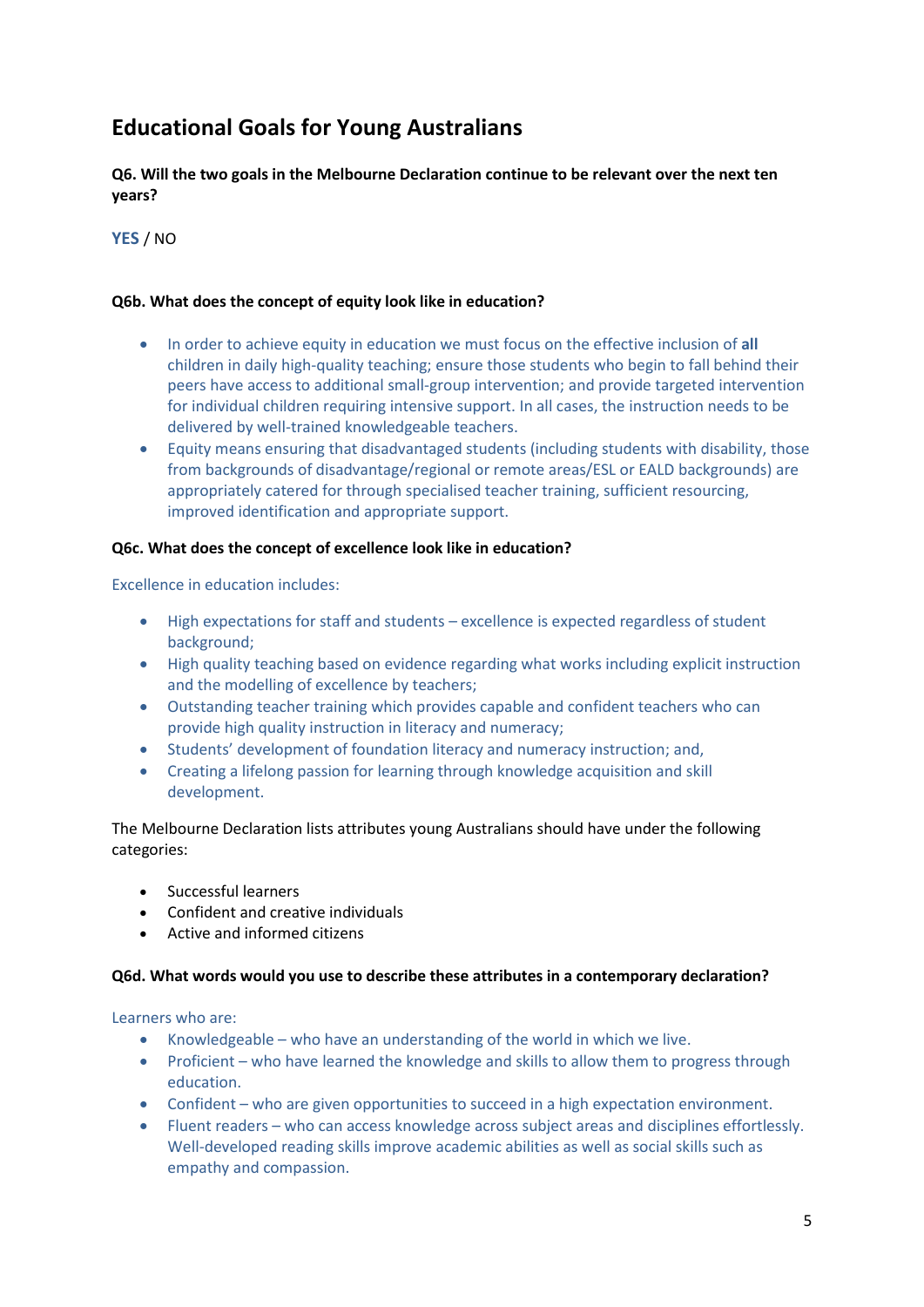### **Areas for Action**

## **Q7. For each of the following areas for action, please identify if it is still contemporary?**

Rate as "Not at all contemporary" or "Still contemporary"

- Develop stronger partnerships **Still contemporary**
- Supporting quality teaching and school leadership **Still contemporary**
- Strengthening early childhood education **Still contemporary**
- Enhancing middle years development **Still contemporary**
- Supporting senior years of schooling and youth transitions **Still contemporary**
- Promoting world class curriculum and assessment **Still contemporary**
- Improving educational outcomes for Indigenous youth and disadvantaged young Australians, especially those from low socioeconomic backgrounds **Still contemporary**
- Strengthening accountability and transparency **Still contemporary**

#### **Q7a. For each of the following areas for action, please rate how well the area for action addresses the two goals in the** *Melbourne Declaration***?**

Rate as: No longer addresses either goal; Addresses goal 1 only; Addresses goal 2 only; Still addresses both goals.

- Develop stronger partnerships **Still addresses both goals**
- Supporting quality teaching and school leadership **Still addresses both goals**
- Strengthening early childhood education **Still addresses both goals**
- Enhancing middle years development **Still addresses both goals**
- Supporting senior years of schooling and youth transitions **Still addresses both goals**
- Promoting world class curriculum and assessment **Still addresses both goals**
- Improving educational outcomes for Indigenous youth and disadvantaged young Australians, especially those from low socioeconomic backgrounds **Still addresses both goals**
- Strengthening accountability and transparency **Still addresses both goals**

#### **Q8i. Are there any new priority areas for action that could be added to the national declaration to address the goals?**

#### **New priority area: Ensuring proficiency in literacy and numeracy**.

By developing this knowledge early (the ability to read, write and work with number in an accurate and effortless way), students free up the cognitive space needed to explore, invent and be creative. Currently, one-third of Western Australia school students are not proficient, which means they are highly likely to fall further and further behind their peers.

This is a critically important area for action. A significant proportion of students reach the end of secondary school without adequate literacy and numeracy skills. This undermines the ability of young people to access further training and education, or to perform in the workplace.